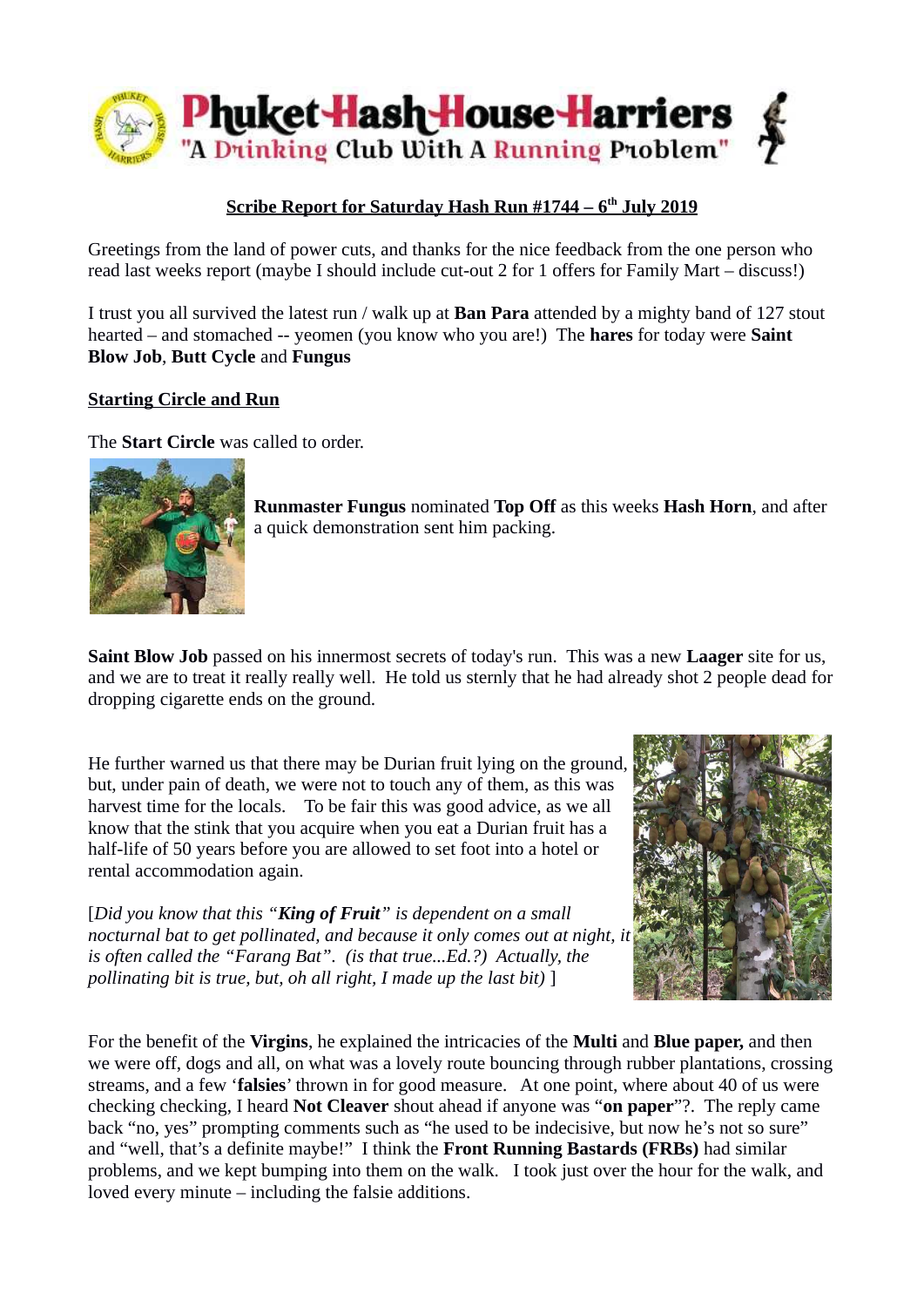## **The Main Circle**

**Jaws**, wearing full **GM** regalia, reminded us of the excellent jobs done by the **Stand-In GM**s over the last 3 weeks – **Twice Nightly** and **Butt Plug**. He called them into the circle, and **Butt Plug** walked, and **Twice Nightly** hobbled in for lots of compliments and well deserved down down.



He then welcomed new **GM** for season 2019-2020 **Wilma,** who entered the circle sporting bright orange hair, and a dress from the latest Paris Neanderthal Collection.

**Jaws** solemnly discharged his (no, not this time) duties as previous **GM** by handing over the **GM** jacket, Hat and God-like status to **Wilma**, and was therefore officially demoted to "human" status once more (some might say sub-human  $- I$  couldn't possibly comment  $- Ed$ .)

The hat was not a good fit over new **GM**s hairstyle – maybe a **GM** fascinator can be designed for him? – and down down went the hat again! Anyway, he began by apologising for not knowing many **Hash** names (well, he's only been hashing for 20 years) so, in case he fucks up on mistaking names, he appointed **Piss Drinker** as his whipping boy to get pissed instead. He thanked **Jaws** (the human) for his sterling work over the last year – here's to the ex **GM** , he's true blue – down down





**GM** called **hares** into the circle – here's to the **hares** – down down, then he used **Fungus** to demonstrate the new "punishment" when on the ice – a customised Health and Safety hat with built in double down down cups which you drink through a straw (handy for the many building sites springing up round Phuket!!)

Next, he summoned all the new **committee members** in for a down down (did you see me hiding at the back?)

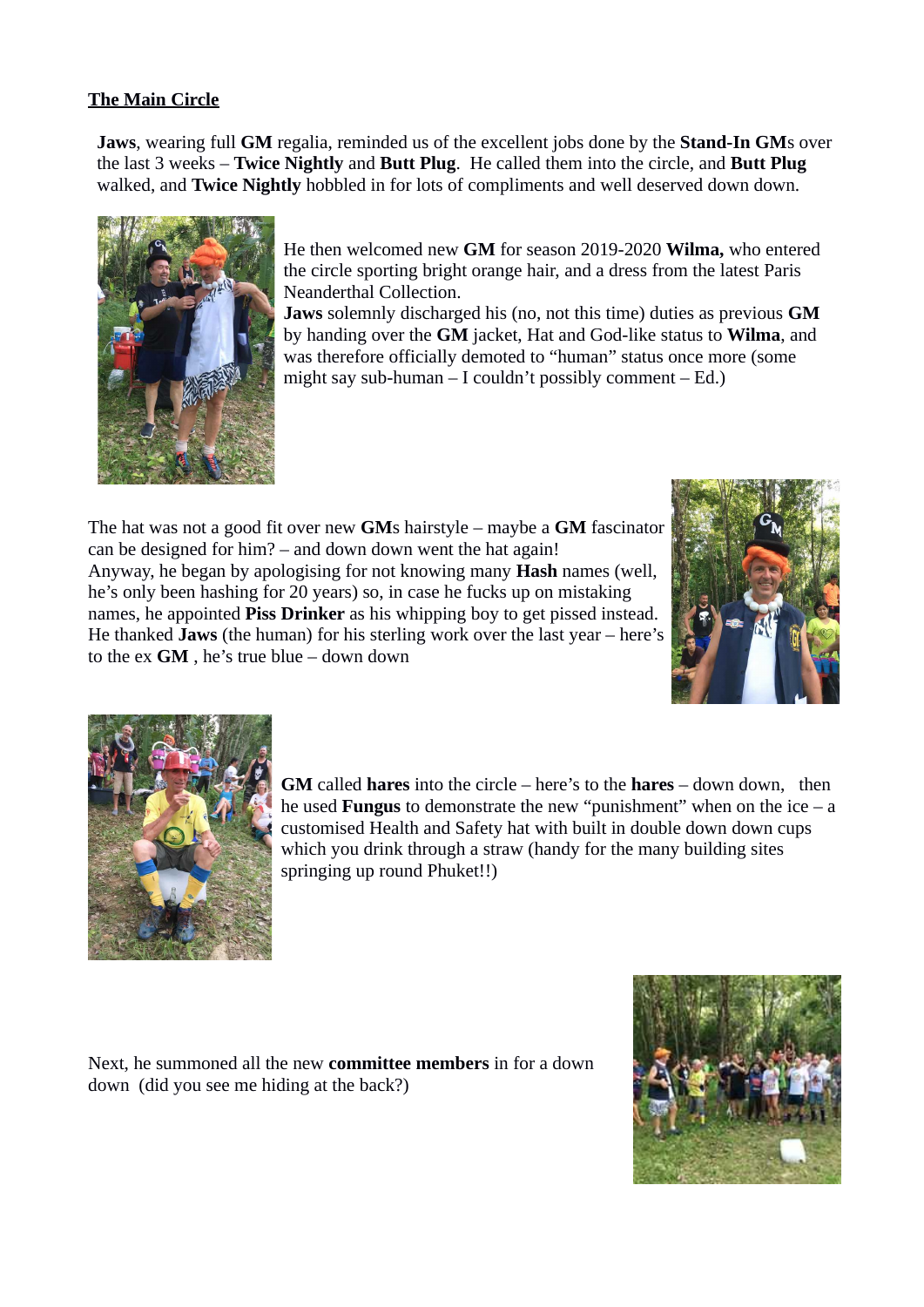**Secret Agent Dick Gobbler (SADG)** into the circle. He called for the hobbling **Twice Nightly**, and made her feel really good by saying she had fucked up big style, slipping on a rock at the stream, and then behaving like a real pussy – here's to the pussy, she's true blue – down down

**GM** called in **On The Game**. She summoned the **Hares** to say she thought a certain part of the run, apart from some paper blowing about, looked like the hand of man had never set foot anywhere near it!! Well noticed!

At this point **Twice Nightly** reappeared to tell us that her leg was sore, but her mouth was OK.

**Fungus** re-called **On The Game** and his **co-hares** (ooh, we are getting posh nowadays! Not heard them called that before!) and proceeded to confess that there was an area on today's run which **Saint Blow Job** had named "The Maze" (once you were in, there was no way out!) They had got all mixed up, tried to cover up the mistakes, tried to lay a new trail, but **On The Game** was right – not even the **hares** had visited that part – here's to the **hares**, they're true blue – down down



**Not Cleaver** asked for the 'fucking' **hares**. Firstly no-one would take responsibility as lead hare (causing more venom from the Birmingham softly spoken one) He said there was confusion over blue paper on the left, when the **hares** said on the right – did we all go out on the 'In' paper or 'Out' on the In paper! The **hares** suggested he spend less time talking, and more time looking for paper (it's getting bitchy now  $-1'm$ ) loving it!)

**Not Cleaver** continued (as he does) and said he was a bit late coming back in, and called for **Singha.** He told us that **Singha** doesn't like crossing bridges (a bad experience on a previous run) and so they had to go an extra 22 fucking miles to find a safe crossing place to get **Singha** over that stream today!!



(to be fair, that bridge was a bit springy  $-$  Ed.)

**GM** called in **Campari**, and told us that hees dogees wasa having zee problems on zee run today, and he had to carry zee leetle one half the time – here's to doggee hashers – down down.

**GM** called in **Saint Blow Job,** who told us that when they were doing the recce (checking the place for suitability to you non-military types) there was lots of Durian lying about, and the friendly locals kept offering him some. He had two lots of it, then found that the other two **hares** had turned down the kind offers. When he got home, he was quite ill, and spent some time on the toilet (polite version) – so here's to the durian refusing **hares** –down down.

[*Incidentally, I read that Durian fruit heats up the body, and you should not drink alcohol with it. Several deaths per year are reported throughout Asia from this!!*]



**Not Cleaver** back in – called in **Four Minutes** and her bemused youngster **Akimbo**, and proceeded to berate the poor lad for daring to play music on the run. He then politely suggested using headphones – actually **Not Cleaver** doesn't do 'polite' – he gave him shit! – here's to the noisy **hasher**  – he's true blue –down down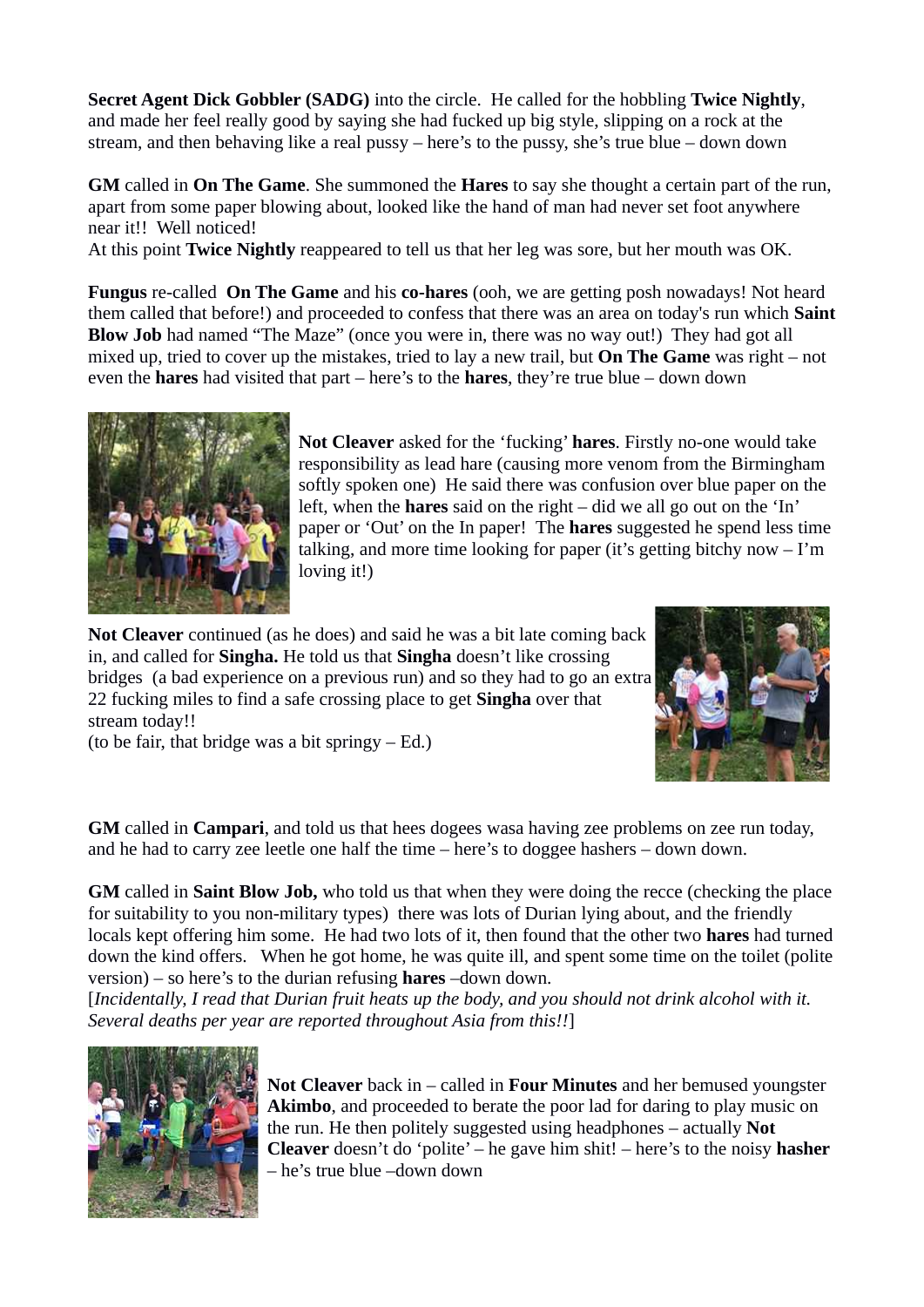**SADG** into the circle – called for **Paper** and **Google Ass** with their respective doggy companions. Today, he told us, **Papers** little "fat fuck" got upset with **Google Ass's** dog, but his big strutting posh pedigree thing took a bite out of **Paper's** dog's ear – and made it bleed. Now, continued **SADG**, the moral of the story is, when a human (like **Jaws**) gets bitten, then maybe one or two people are concerned. But when a fucking little pussy of a doggy gets bitten, then 10 people run to help it!!

So fuck the people with dogs – they're true blue – down down.



**GM** called **Campari** into the circle. He called in **Marco Polo** and Patrick. He said he a notice them way behinda heem, then suddenly they zooma pasta heem, then he catcha up weeth them again, and they stop to have zee ceegarette and play dee museec – zen I no see dem aftera  $zat - zey$  gotta lost aftera that.



**Fungus** then pointed out that these two guys had arrived late, took their time getting ready, followed the horn, did the route, and still got back 10 minutes before **Campari** – here's to the young guys – they're true blue

And get **Campari** on the ice – down down

[It seems to be "Let's pick on the youngsters" week on the **Hash** – Ed.]



**GM** called in **Not Cleaver**. He called in **Pole Position** and **Scrubber**. It was **Pole Position**'s birthday, so she was serenaded by the massed choir to that lovely ballad " Happy Birthday you cunt".

(you can't have too many pics of **Pole Position**)

**Scrubber** was in charge of the shirts for the recent **Iron Pussy** Birthday run, and got the



wrong run number on the shirts. So **Not Cleaver** gave them down downs in his inimitable style "Here's to the Birthday girl, and the stupid cunt who cant count" – they're true blue…...

**GM** told us what we all wanted to hear --- **Lucky Lek** is the **Steward** spot today. The much loved character of the **Phuket Hash** burst into the circle, and entertained us with his antics including his advice for durian fruit lovers – he eats it under the tree – sensible, understand?

He called in all the **Americans** (N) – his friends – to celebrate the recent  $4<sup>th</sup>$  July Independence – they're true Red, White and Blue – down down

Next he called in all the **Thai girls** – and what a lovely lot they are! He said he recommends them all for their cooking and cleaning skills etc. they're true blue – down down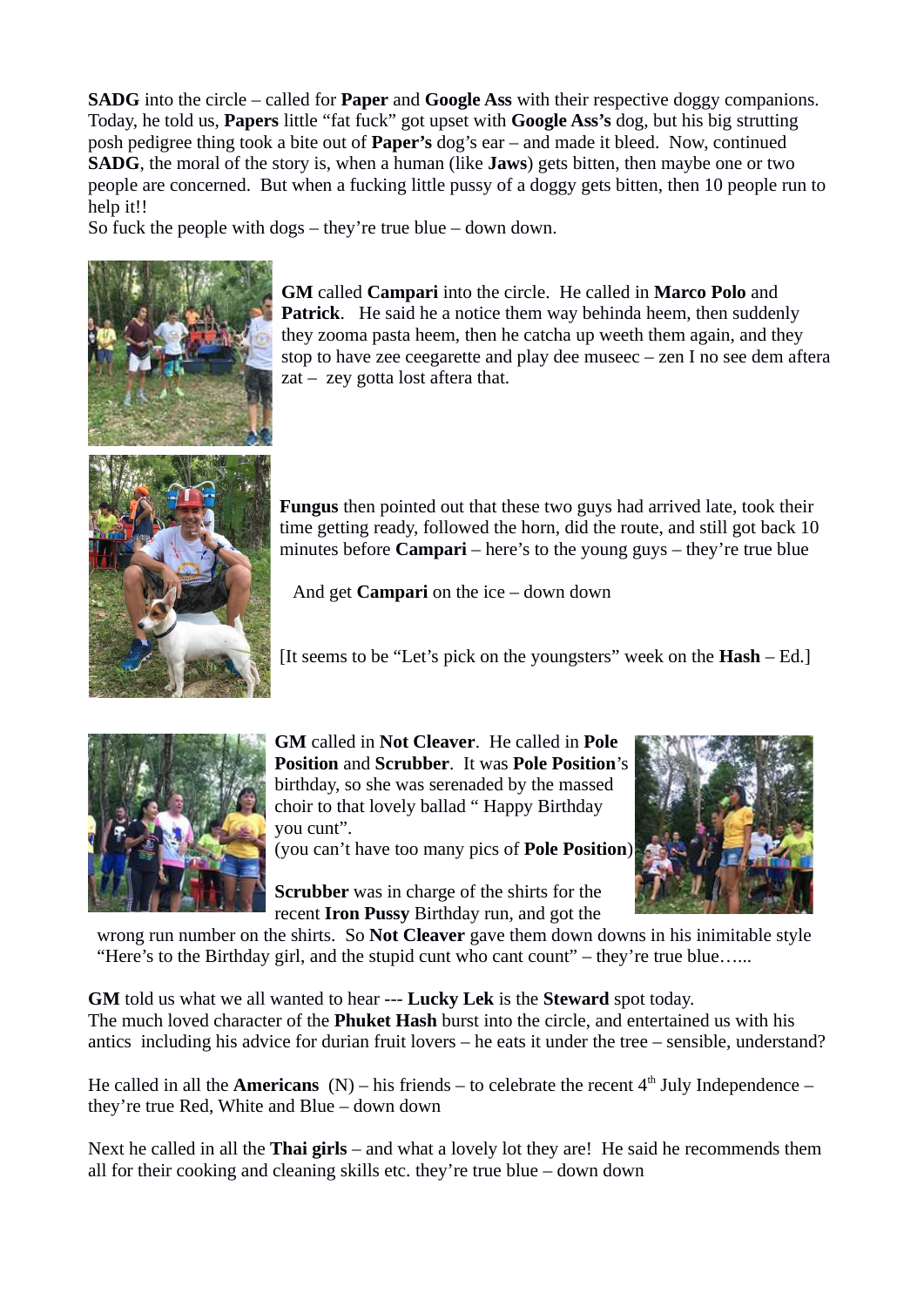

Next on his list were **Four Minutes** and **Akimbo**. He told us that **Akimbo** was on the yacht, and lost a contact lense. He searched high and low but couldn't find it, so he confessed to **Four Minutes**. She went to look for it and found it in two minutes. How did you find it so quickly he asked? She said "You were looking for a little bit of plastic  $-1$  was looking for \$150 dollars worth of plastic!" They're true blue – down down



He called little **Iceman** into the circle, said he was a good boy, and put him on the ice (nice way of showing the love huh??)

He called **Sheeba** and **Jaws** into circle, and proceeded to tell **Jaws** what a lucky man he was….down down down



Then he told the joke about the Scotsman and the Englishman and the pastry – you know the one, quickly followed by the one about the tiger and the dick.

A man was telling off his wife for buying bras, when she had nothing to hide. She said to him "why do you bother to wear underwear then??"

He finished his spot to tumultuous applause, and announced "announcements" as he finished.



**GM** thanked **Lucky Lek** for his **Steward** spot, then called **Piss Drinker** into the circle. He told us that, as well as all the usual famous faces present today, we had a member of the French Paparazzi – Alain, I think – who cares –down down (Probably find him hanging about in the new Chalong underpass – too soon is it??)

**GM** summoned **Fungus** and **Virgins** (a dangerous combination at the best of times!!)

Six plucky people – Alain, Aw, Dome, Jeab Jane, Patrick and Saw went through the harmless initiation ceremony (only 3 heart attacks this week from the iced water) Welcome to the **Hash** –down down



One returner was welcomed back into the Phuket family he had so missed, and had his down down (which he had also missed)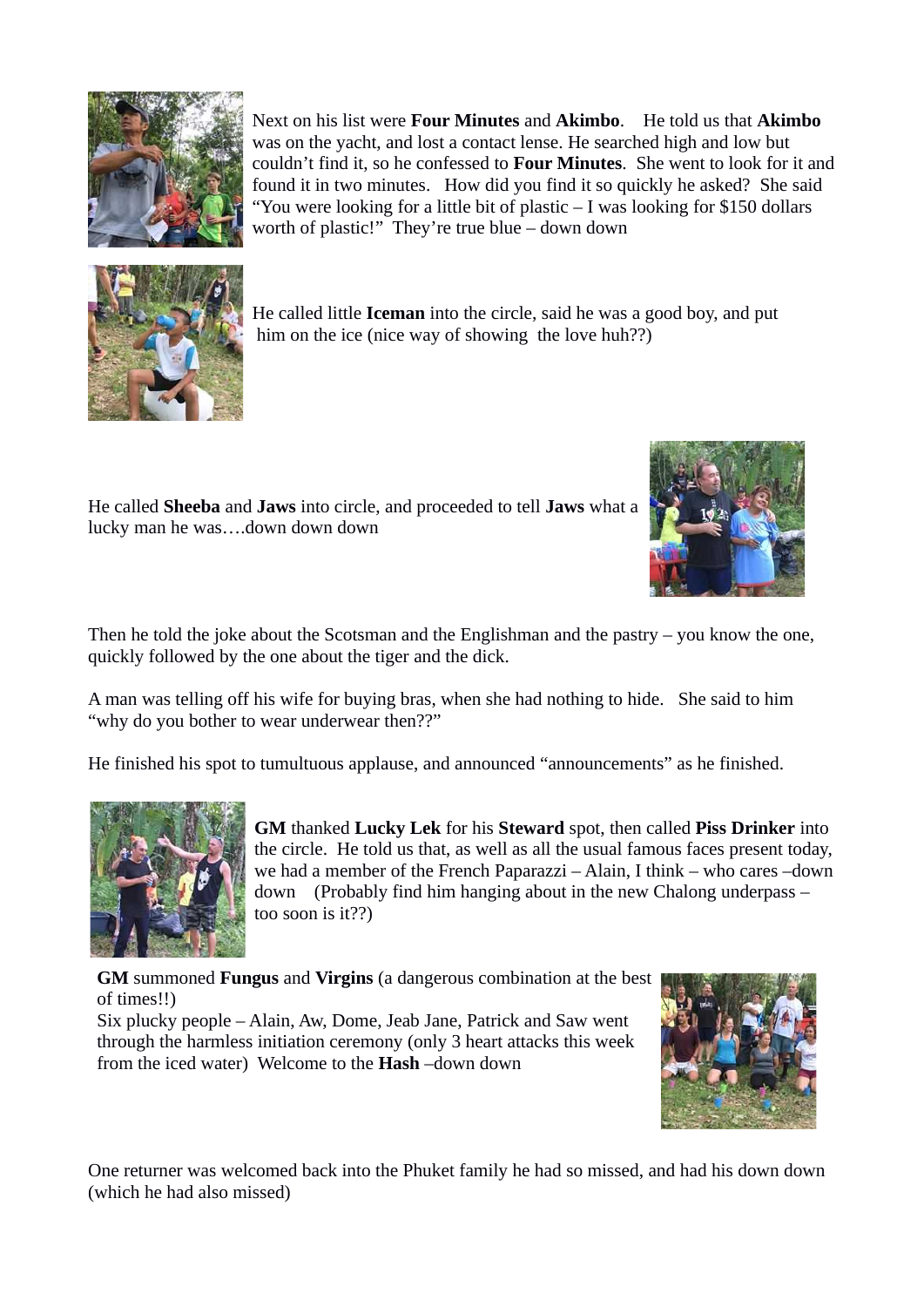It was announced that someone had lost their car keys – and their car was blocking the exit from the **Laage**r – so no one was going home today. (he has gone home for spare key!!) **Not Cleaver** said the **hares** should be iced for letting him park there !!

## **Impedimenta**



**Piss Drinker** entered the circle to distribute the special run shirts to **Cradle Snatcher** (100 runs) and to **Baldylocks** (200 runs) Well done to both of them –they're true blue –down down





**GM** called in **King Klong** and told him that he was always complaining – it's not like the good old days!! One of his moans is that the **down downs** are too small – so **GM** made sure his down down was filled to the brim – he's true blue – down down

**GM** called for **departers** – and **KC** had his down down while the 3 part harmony crowd crooned "Fuck off you cunt....." down down



#### **Hash Shit**



It was time for the people to have their say (not always a good idea – Brexit anyone?) **Hash Shit** time. **Manneken Pis** was standing in for **Who The Fuck Is Alice** (**WTFIA**) as current holder of **Hash Shit**.

The **hares** got the crowd chanting "**Good Run, Good Run**" , then **Jaws** took up the opposite view with comments about "a terrible run, really badly organised" until he realised that **WTFIA** was the current holder, and was back in France, and so maybe it was an OK run after all.

So in the end, the chant-ometer gave victory to the hares – and **WTFIA** retains the Hash Shit.

**GM** called in **The Blue Harlot** to send us home with a joke resounding in our ears. He told us that two dogs were chatting (true story) One said "Hey good looking, you want to have sex?" (these dogs don't mess about!) The other replied "Yes, but I'm a Bull Terrier and you are a Shitzu – our puppies would be bullshit"